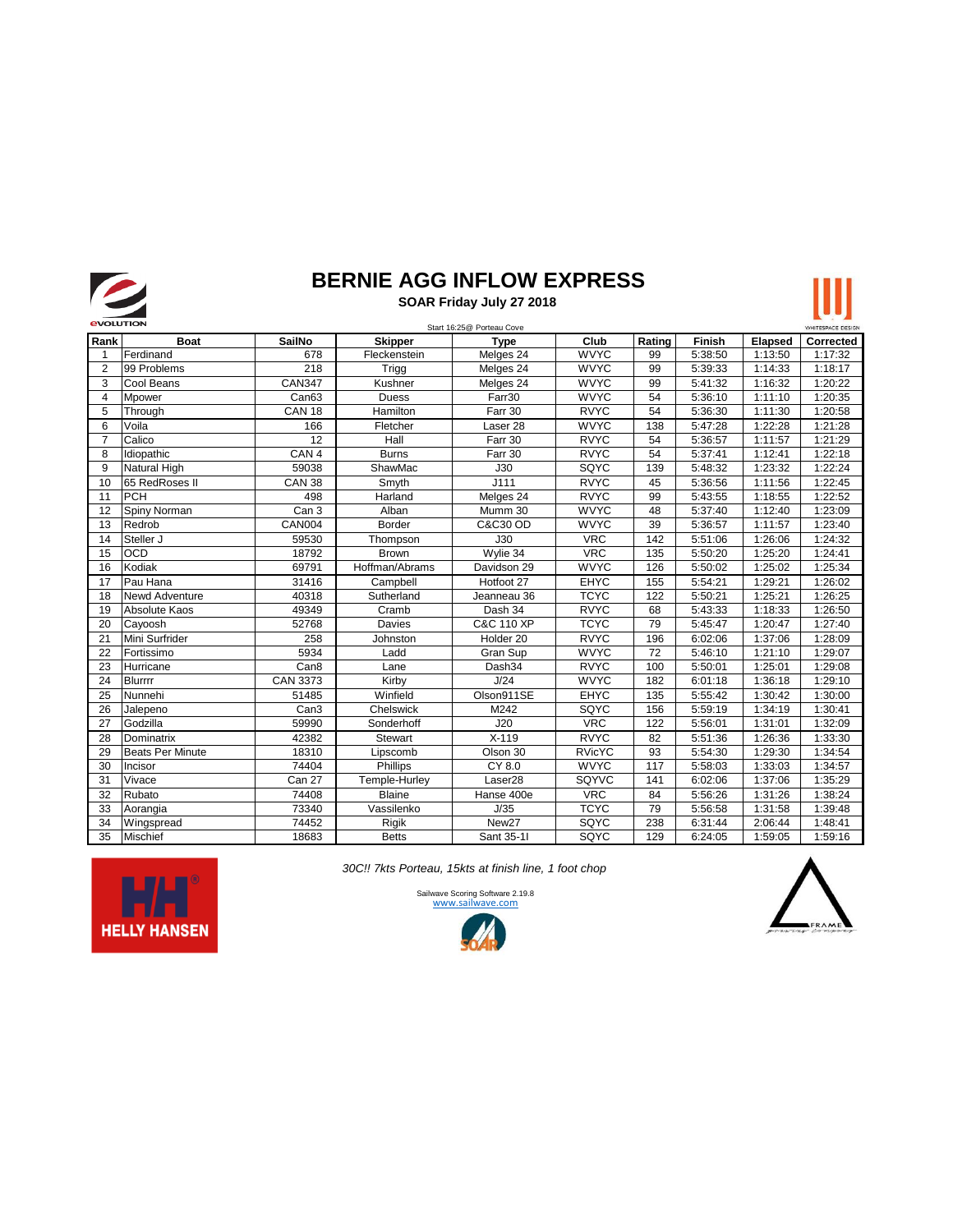

# **SOAR 2018 Divisions**



### **PHRF A Division**

#### **PHRF A Fleet**

| Rank | <b>Boat</b>    | Sail#            | Club        | <b>Skipper</b> | Type     | <b>PHRF</b> | Finish   | <b>Elapsed</b> | Corrected |
|------|----------------|------------------|-------------|----------------|----------|-------------|----------|----------------|-----------|
|      | Mpower         | 63               | <b>WVYC</b> | Duess          | Farr30   | 54          | 13:52:34 | 2:11:34        | 2:28:59   |
|      | Throuah        | <b>CAN 18</b>    | <b>RVYC</b> | Hamilton       | Farr 30  | 54          | 13:52:37 | 2:11:37        | 2:29:03   |
|      | Spiny Norman   | Can 3            | <b>WVYC</b> | Alban          | Mumm 30  | 48          | 13:52:35 | 2:10:43        | 2:29:35   |
| 4    | Calico         | 12               | <b>RVYC</b> | Hall           | Farr 30  | 54          | 13:55:28 | 2:14:28        | 2:32:16   |
| 5    | Idiopathic     | CAN <sub>4</sub> | <b>RVYC</b> | <b>Burns</b>   | Farr 30  | 54          | 13:57:35 | 2:16:35        | 2:34:40   |
| 6    | 65 RedRoses II | <b>CAN 38</b>    | <b>RVYC</b> | Smyth          | J111     | 45          | 13:55:38 | 2:14:38        | 2:34:53   |
|      | Absolute Kaos  | 49349            | <b>RVYC</b> | Cramb          | Dash 34  | 68          | 14:07:54 | 2:26:54        | 2:42:23   |
| 8    | Redrob         | CAN004           | <b>WVYC</b> | Border         | C&C30 OD | 39          | 14:12:45 | 2:31:45        | 2:56:27   |

#### **PHRF B Fleet**

| Rank | <b>Boat</b>      | Sail# | Club           | <b>Skipper</b> | Type            | <b>PHRF</b> | <b>Finish</b> | <b>Elapsed</b> | Corrected |
|------|------------------|-------|----------------|----------------|-----------------|-------------|---------------|----------------|-----------|
|      | Rubato           | 74408 | VRC            | <b>Blaine</b>  | Hanse 400e      | 84          | 14:10:39      | 2:29:39        | 2:41:03   |
| 2    | Ultraman II      | 69307 | <b>RVYC</b>    | Saunderson     | <b>Ross 930</b> | 100         | 14:15:05      | 2:34:05        | 2:41:32   |
| 3    | Dominatrix       | 42382 | <b>RVYC</b>    | Stewart        | $X - 119$       | 82          | 14:12:46      | 2:31:46        | 2:43:52   |
| 4    | <b>Beats Per</b> | 18310 | <b>RVicYC</b>  | Lipscomb       | Olson 30        | 93          | 14:16:32      | 2:35:32        | 2:44:55   |
| 5    | Hurricane        | 8     | <b>RYVC</b>    | Lane           | Dash34          | 100         | 14:20:33      | 2:39:33        | 2:47:16   |
| 6    | Fortissimo       | 5934  | <b>WVYC</b>    | Ladd           | Grand S         | 72          | 14:15:06      | 2:34:06        | 2:49:12   |
|      | Harwar           | 49141 | <b>JIB SET</b> | Kondratowicz   | J/36            | 86          | 14:19:01      | 2:38:01        | 2:49:29   |
| 8    | Cavoosh          | 52768 | <b>TCYC</b>    | Davies         | C&C 110 XP      | 79          | 14:28:00      | 2:47:00        | 3:01:13   |
| 9    | Aorangia         | 73340 | TCYC           | Vassilenko     | J/35            | 79          | 14:32:46      | 2:51:46        | 3:06:23   |

#### **C Fleet Melges 24**

| Rank | <b>Boat</b> | Sail#  | Club        | <b>Skipper</b> | Type | <b>PHRF</b> | Finish   | Elapsed | Corrected |
|------|-------------|--------|-------------|----------------|------|-------------|----------|---------|-----------|
|      | Ferdinand   | 678    | <b>WVYC</b> | fleckenstein   | M24  | 99          | 13:55:35 | 2:14:35 | 2:21:19   |
|      | 99 Problems | 218    | <b>WVYC</b> | Trigg          | M24  | 99          | 14:00:59 | 2:19:59 | 2:27:00   |
|      | Cool Beans  | CAN347 | <b>WVYC</b> | Kushner        | M 24 | 99          | 14:01:14 | 2:20:14 | 2:27:15   |
|      | <b>PCH</b>  | 498    | <b>RVYC</b> | Harland        | M24  | 99          | 14:07:32 | 2:26:32 | 2:33:52   |

|      | <b>PHRF D Fleet</b> |       |             |                |             |             |               |         |           |  |  |  |
|------|---------------------|-------|-------------|----------------|-------------|-------------|---------------|---------|-----------|--|--|--|
| Rank | <b>Boat</b>         | Sail# | Club        | <b>Skipper</b> | Type        | <b>PHRF</b> | <b>Finish</b> | Elapsed | Corrected |  |  |  |
|      | Optical Illusion    | 49309 | <b>NYC</b>  | Daniel         | Dash 34     | 114         | 14:11:38      | 2:30:38 | 2:34:26   |  |  |  |
| 2    | Voila               | 166   | <b>WVYC</b> | Fletcher       | Laser 28    | 138         | 14:20:29      | 2:39:29 | 2:37:33   |  |  |  |
| 3    | Godzilla            | 59990 | <b>VRC</b>  | Sonderhoff     | J20         | 122         | 14:19:24      | 2:38:24 | 2:40:22   |  |  |  |
| 4    | Kodiak              | 69791 | <b>WVYC</b> | Hoffman/Abrams | Davidson 29 | 126         | 14:20:44      | 2:39:44 | 2:40:43   |  |  |  |
| 5    | Newd Adventure      | 40318 | <b>TCYC</b> | Sutherland     | Jeanneau 36 | 122         | 14:23:23      | 2:42:23 | 2:44:24   |  |  |  |
| 6    | <b>OCD</b>          | 18792 | VRC.        | <b>Brown</b>   | Wylie 34    | 135         | 14:26:55      | 2:45:55 | 2:44:39   |  |  |  |
| 7    | <b>Incisor</b>      | 74404 | <b>WVYC</b> | Phillips       | CY 8.0      | 117         | 14:24:09      | 2:43:09 | 2:46:29   |  |  |  |
| 8    | Desperado           | 394   | DCYC/VR     | Grossman       | JBOA 30-1 I | 132         | 14:46:41      | 3:05:41 | 3:05:07   |  |  |  |
| 9    | Nunnehi             | 51485 | <b>EHYC</b> | Winfield       | Olson911SE  | 135         | 14:53:52      | 3:12:52 | 3:11:24   |  |  |  |
| 10   | Vivace              | 125   | SQYC        | Temple         | Laser       | 141         | 15:02:58      | 3:21:58 | 3:18:36   |  |  |  |
| 11   | Mischief            | 18683 | SQYC        | <b>Betts</b>   | Sant 35-11  | 129         | 15:32:19      | 3:51:19 | 3:51:40   |  |  |  |

#### **PHRF E Fleet**

| .          |                |       |             |                 |            |             |          |                |           |  |
|------------|----------------|-------|-------------|-----------------|------------|-------------|----------|----------------|-----------|--|
| Rank       | <b>Boat</b>    | Sail# | Club        | <b>Skipper</b>  | Type       | <b>PHRF</b> | Finish   | <b>Elapsed</b> | Corrected |  |
|            | Natural High   | 67749 | SQYC        | Shaw-Mac        | Jbaot30    | 139         | 14:18:24 | 2:37:24        | 2:35:15   |  |
|            | Blurrr         | CAN   | <b>WVYC</b> | Kirby           | J/24       | 182         | 14:34:30 | 2:53:30        | 2:40:39   |  |
| 3          | Jalapeno       |       | SQYC        | Chelswick       | M242       | 156         | 14:36:32 | 2:55:32        | 2:48:47   |  |
| 4          | Mini Surfrider | 258   | <b>RVYC</b> | <b>Johnston</b> | Holder 20  | 196         | 14:47:10 | 3:06:10        | 2:49:00   |  |
| 5          | Steller J      | 59530 | VRC         | Thompson        | J30        | 142         | 14:36:52 | 2:55:52        | 2:52:41   |  |
| 6          | Pau Hana       | 31416 | EHYC        | Campbell        | Hotfoot 27 | 155         | 14:54:48 | 3:13:48        | 3:06:37   |  |
| <b>DSQ</b> | Shenanigans    | 39803 | SQYC        | <b>Biswell</b>  | Farr 30    | 147         | 15:23:56 | 3:42:56        | 3:37:15   |  |

#### **Rank Boat Sail # Club Skipper Type PHRF Finish Elapsed Corrected**<br>1 **Loon** 787 SYC Sweeny Shark 24 243 15:40:47 3:50:47 3:16:36 Loon 787 SYC Sweeny Shark 24 243 15:40:47 3:50:47 3:16:36 2 | Lucille | N33 | MEYC | Tack | Newport | 174 | 15:40:34 | 3:50:34 | 3:35:57 3 Wingspread 74452 SQYVC Rigik Keel 238 16:46:37 5:05:37 4:22:04 **Short Course**

Alternate Course #3 Sailed, no wind at Defense. 32C+ very hazy, 20kts at start/finish area/ 10 at watts.Very choppy at finish area 2ft+ and some rollers





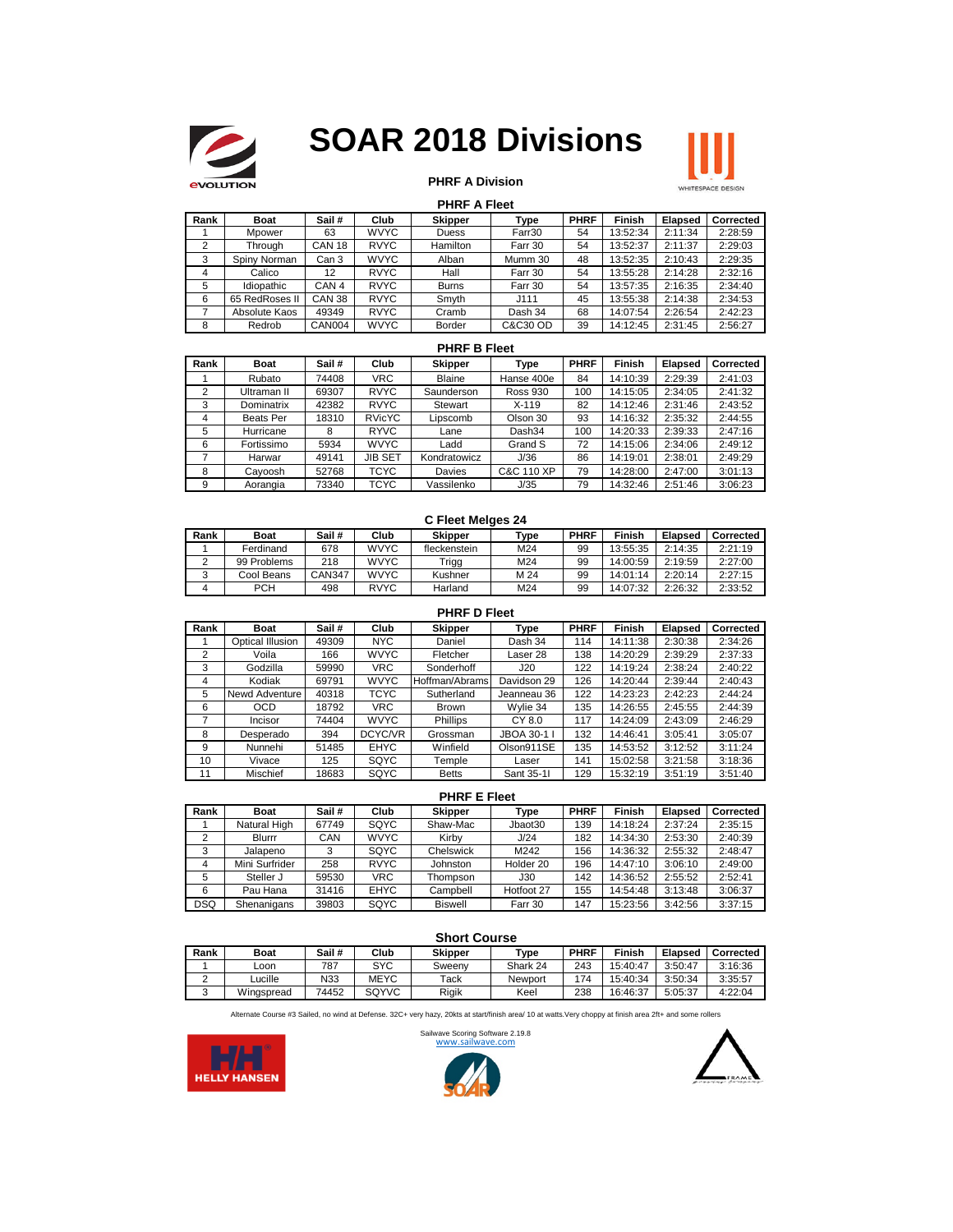

# **SOAR 2018 OVERALL**

## **Saturday July 28**



| <b><i><u>EVOLUTION</u></i></b> |                         |                  |              | Start: 1141 AM |                       |                 |          |                | WHITESPACE DESIGN |
|--------------------------------|-------------------------|------------------|--------------|----------------|-----------------------|-----------------|----------|----------------|-------------------|
| Rank                           | <b>Name</b>             | Sail             | Club         | <b>Skipper</b> | <b>Type</b>           | Rating          | Finish   | <b>Elapsed</b> | <b>Corrected</b>  |
| 1                              | Ferdinand               | 678              | <b>WVYC</b>  | fleckenstein   | Melges 24             | 99              | 13:55:35 | 2:14:35        | 2:21:19           |
| $\overline{2}$                 | 99 Problems             | 218              | <b>WVYC</b>  | Trigg          | Melges 24             | 99              | 14:00:59 | 2:19:59        | 2:27:00           |
| 3                              | Cool Beans              | <b>CAN347</b>    | <b>WVYC</b>  | Kushner        | Melges 24             | 99              | 14:01:14 | 2:20:14        | 2:27:15           |
| $\overline{4}$                 | Mpower                  | 63               | <b>WVYC</b>  | <b>Duess</b>   | Farr30                | 54              | 13:52:34 | 2:11:34        | 2:28:59           |
| 5                              | Through                 | <b>CAN 18</b>    | <b>RVYC</b>  | Hamilton       | Farr 30               | 54              | 13:52:37 | 2:11:37        | 2:29:03           |
| 6                              | Spiny Norman            | Can <sub>3</sub> | <b>WVYC</b>  | Alban          | Mumm 30               | 48              | 13:52:35 | 2:10:43        | 2:29:35           |
| $\overline{7}$                 | Calico                  | 12               | <b>RVYC</b>  | Hall           | Farr 30               | 54              | 13:55:28 | 2:14:28        | 2:32:16           |
| 8                              | $\overline{PCH}$        | 498              | <b>RVYC</b>  | Harland        | Melges 24             | 99              | 14:07:32 | 2:26:32        | 2:33:52           |
| 9                              | <b>Optical Illusion</b> | 49309            | <b>NYC</b>   | Daniel         | Dash $3\overline{4}$  | 114             | 14:11:38 | 2:30:38        | 2:34:26           |
| 10                             | Idiopathic              | CAN 4            | <b>RVYC</b>  | <b>Burns</b>   | Farr 30               | 54              | 13:57:35 | 2:16:35        | 2:34:40           |
| 11                             | 65 RedRoses II          | <b>CAN 38</b>    | <b>RVYC</b>  | Smyth          | J111                  | 45              | 13:55:38 | 2:14:38        | 2:34:53           |
| 12                             | Natural High            | 67749            | SQYC         | Shaw-Mac       | J30                   | 139             | 14:18:24 | 2:37:24        | 2:35:15           |
| 13                             | Voila                   | 166              | <b>WVYC</b>  | Fletcher       | Laser 28              | 138             | 14:20:29 | 2:39:29        | 2:37:33           |
| 14                             | Godzilla                | 59990            | <b>VRC</b>   | Sonderhoff     | J29                   | 122             | 14:19:24 | 2:38:24        | 2:40:22           |
| 15                             | <b>Blurrr</b>           | CAN              | <b>WVYC</b>  | Kirby          | J/24                  | 182             | 14:34:30 | 2:53:30        | 2:40:39           |
| 16                             | Kodiak                  | 69791            | <b>WVYC</b>  | Hoffman/Abrams | Davidson 29           | 126             | 14:20:44 | 2:39:44        | 2:40:43           |
| 17                             | Rubato                  | 74408            | <b>VRC</b>   | <b>Blaine</b>  | Hanse 400e            | 84              | 14:10:39 | 2:29:39        | 2:41:03           |
| 18                             | Ultraman II             | 69307            | <b>RVYC</b>  | Saunderson     | <b>Ross 930</b>       | 100             | 14:15:05 | 2:34:05        | 2:41:32           |
| 19                             | Absolute Kaos           | 49349            | <b>RVYC</b>  | Cramb          | Dash 34               | 68              | 14:07:54 | 2:26:54        | 2:42:23           |
| 20                             | Dominatrix              | 42382            | <b>RVYC</b>  | Stewart        | $X-119$               | 82              | 14:12:46 | 2:31:46        | 2:43:52           |
| 21                             | Newd Adventure          | 40318            | <b>TCYC</b>  | Sutherland     | Jeanneau 36           | 122             | 14:23:23 | 2:42:23        | 2:44:24           |
| 22                             | <b>OCD</b>              | 18792            | <b>VRC</b>   | <b>Brown</b>   | Wylie 34              | 135             | 14:26:55 | 2:45:55        | 2:44:39           |
| 23                             | <b>Beats Per Minute</b> | 18310            | <b>RVicY</b> | Lipscomb       | Olson 30              | 93              | 14:16:32 | 2:35:32        | 2:44:55           |
| 24                             | Incisor                 | 74404            | <b>WVYC</b>  | Phillips       | CY 8.0                | 117             | 14:24:09 | 2:43:09        | 2:46:29           |
| 25                             | Hurricane               | 8                | <b>RVYC</b>  | Lane           | Dash 34               | 100             | 14:20:33 | 2:39:33        | 2:47:16           |
| 26                             | Jalapeno                | 3                | SQYC         | Chelswick      | M242                  | 156             | 14:36:32 | 2:55:32        | 2:48:47           |
| 27                             | Mini Surfrider          | 258              | <b>RVYC</b>  | Johnston       | Holder 20             | 196             | 14:47:10 | 3:06:10        | 2:49:00           |
| 28                             | Fortissimo              | 5934             | <b>WVYC</b>  | Ladd           | <b>Grand Surprise</b> | 72              | 14:15:06 | 2:34:06        | 2:49:12           |
| 29                             | Harwar                  | 49141            | <b>JIB</b>   | Kondratowicz   | J/36                  | 86              | 14:19:01 | 2:38:01        | 2:49:29           |
| 30                             | Steller J               | 59530            | <b>VRC</b>   | Thompson       | J30                   | 142             | 14:36:52 | 2:55:52        | 2:52:41           |
| 31                             | Redrob                  | <b>CAN004</b>    | <b>WVYC</b>  | <b>Border</b>  | <b>C&amp;C30 OD</b>   | 39              | 14:12:45 | 2:31:45        | 2:56:27           |
| 32                             | Cayoosh                 | 52768            | <b>TCYC</b>  | Davies         | <b>C&amp;C 110 XP</b> | 79              | 14:28:00 | 2:47:00        | 3:01:13           |
| 33                             | Desperado               | 394              | DCYC/        | Grossman       | JBOA 30-1 I           | 132             | 14:46:41 | 3:05:41        | 3:05:07           |
| 34                             | <b>AORANGI</b>          | 73340            | <b>TCYC</b>  | Vassilenko     | J/35                  | $\overline{79}$ | 14:32:46 | 2:51:46        | 3:06:23           |
| 35                             | Pau Hana                | 31416            | EHYC         | Campbell       | Hotfoot 27            | 155             | 14:54:48 | 3:13:48        | 3:06:37           |
| $\overline{36}$                | Nunnehi                 | 51485            | <b>EHYC</b>  | Winfield       | Olson911SE            | 135             | 14:53:52 | 3:12:52        | 3:11:24           |
| $\overline{37}$                | Vivace                  | 125              | SQYC         | Temple         | Laser                 | 141             | 15:02:58 | 3:21:58        | 3:18:36           |
| 38                             | Mischief                | 18683            | SQYC         | <b>Betts</b>   | Sant 35               | 129             | 15:32:19 | 3:51:19        | 3:51:40           |
| <b>DSQ</b>                     | Shenanigans             | 39803            | SQYC         | <b>Biswell</b> | Farr 30               | 147             | 15:23:56 | 3:42:56        | 3:37:15           |

### **Short Course**

| Rank | Name       | Sail  | Club        | <b>Skipper</b> | Type     | Rating | <b>Finish</b> | <b>Elapsed</b> | <b>Corrected</b> |
|------|------------|-------|-------------|----------------|----------|--------|---------------|----------------|------------------|
|      | Loon       | 787   | <b>SYC</b>  | Sweenv         | Shark 24 | 243    | 15:40:47      | 3:50:47        | 3:16:36          |
| ∠    | Lucille    | N33   | <b>MEYC</b> | Tack           | Newport  | 174    | 15:40:34      | 3:50:34        | 3:35:57          |
| J    | Wingspread | 74452 | SQYV        | Rigik          | Keel     | 238    | 16:46:37      | 5:05:37        | 4:22:04          |



[Sailw](http://www.sailwave.com/)ave Scoring Software 2.19.8 www.sailwave.com

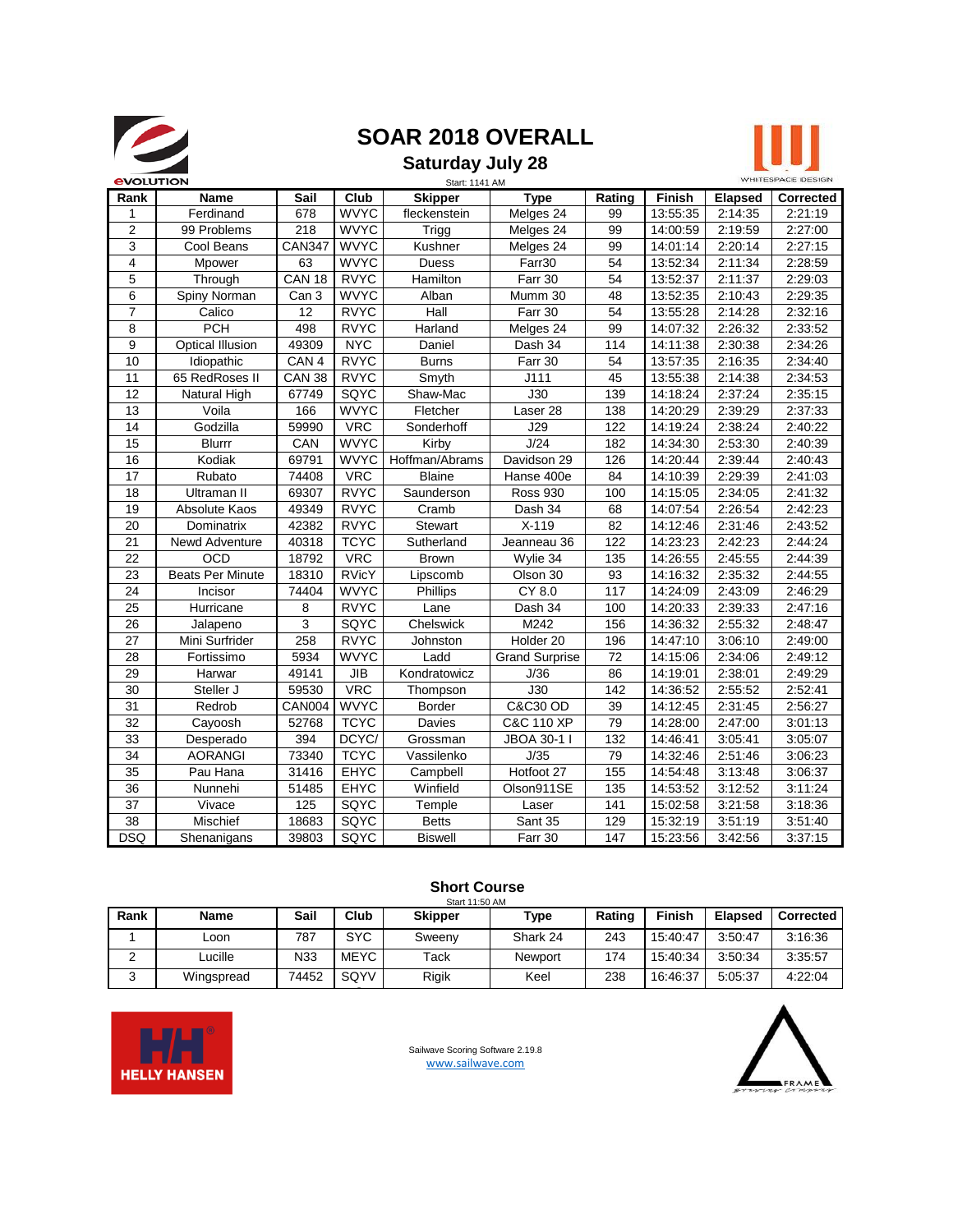

## **SOAR 2018 HANGOVER RETURN RACE**

**Sunday July 29 2018**





Hot & Sunny less haze Start-Squamish harbor 7kts building to 10- Course Shortened to Watts Point Sailwave Scoring Software 2.19.8



www.sailwave.com

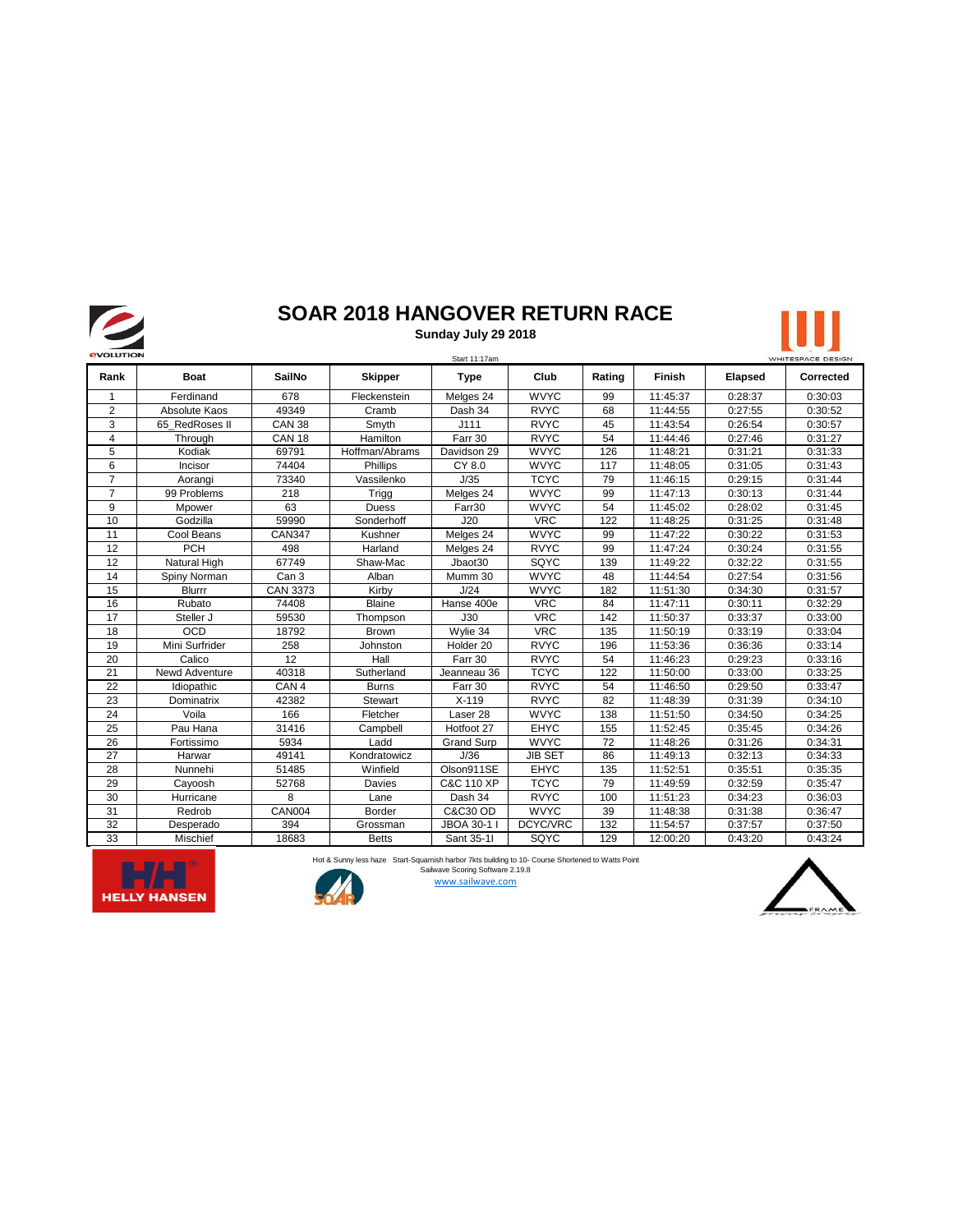

# **SOAR 2018**

# **BOAT OF THE WEEKEND**



Sailed: 3, Discards: 0, To count: 3, Rating system: PHRFTOT, Entries: 30, Scoring system: Appendix A

| Rank   | <b>Boat</b>          | <b>Sail</b>   | <b>Club</b> | <b>Skipper</b> | <b>Type</b> | Rating | <b>Inflow</b> | <b>SOAR</b> | <b>Return</b> | Total |
|--------|----------------------|---------------|-------------|----------------|-------------|--------|---------------|-------------|---------------|-------|
|        | Ferdinand            | 678           | <b>WVYC</b> | Fleckenstein   | Melges 24   | 99     |               |             |               | າ     |
|        | 99 Problems          | 218           | <b>WVYC</b> | Trigg          | Melges 24   | 99     |               |             |               | 11    |
| ◠<br>J | Through              | <b>CAN 18</b> | <b>RVYC</b> | Hamilton       | Farr 30     | 54     | 5             |             |               | 14    |
|        | M Power              | 63            | <b>WVYC</b> | <b>Duess</b>   | Farr30      | 54     |               | 4           |               | 15    |
|        | <b>Beans</b><br>Cool | <b>CAN347</b> | <b>WVYC</b> | Kushner        | Melges 24   | 99     |               |             |               | 17    |



www.sailwave.com [Sailwa](http://www.sailwave.com/)ve Scoring Software 2.19.8